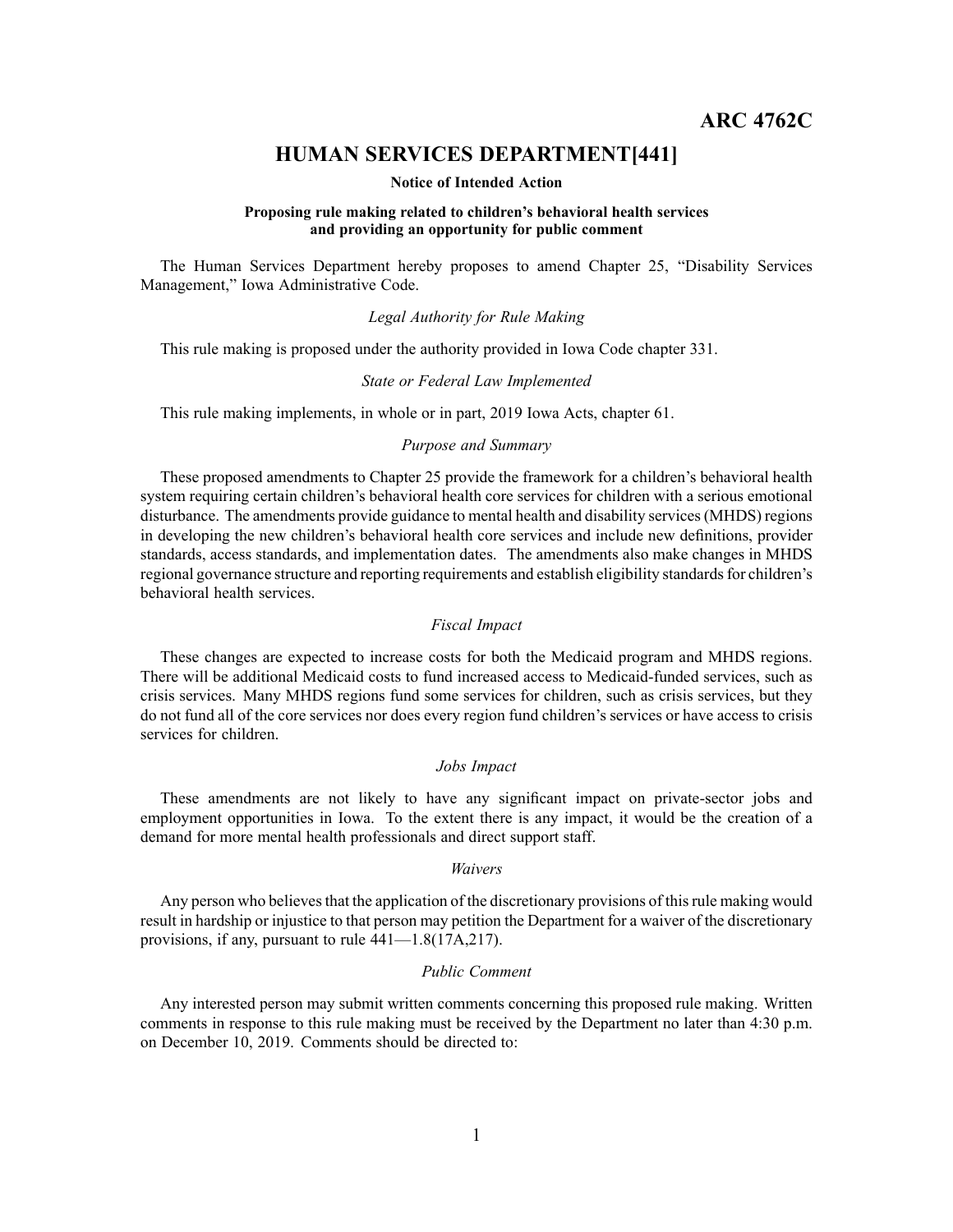Nancy Freudenberg Iowa Department of Human Services Hoover State Office Building, Fifth Floor 1305 East Walnut Street Des Moines, Iowa 50319-0114 Email: appea[ls@dhs.state.ia.us](mailto:appeals@dhs.state.ia.us)

# *Public Hearing*

No public hearing is scheduled at this time. As provided in Iowa Code section 17A.4(1)"b," an oral presentation regarding this rule making may be demanded by 25 interested persons, <sup>a</sup> governmental subdivision, the Administrative Rules Review Committee, an agency, or an association having 25 or more members.

### *Review by Administrative Rules Review Committee*

The Administrative Rules Review Committee, <sup>a</sup> bipartisan legislative committee which oversees rule making by executive branch agencies, may, on its own motion or on written reques<sup>t</sup> by any individual or group, review this rule making at its regular [monthly](https://www.legis.iowa.gov/committees/meetings/meetingsListComm?groupID=705&ga=88) meeting or at <sup>a</sup> special meeting. The Committee's meetings are open to the public, and interested persons may be heard as provided in Iowa Code section 17A.8(6).

The following rule-making actions are proposed:

ITEM 1. Amend **441—Chapter 25**, preamble, as follows:

This chapter provides for definitions of regional core services; access standards; implementation dates; practice standards; reporting of regional expenditures; development and submission of regional managemen<sup>t</sup> plans; data collection; applications for funding as they relate to regional service systems for individuals adults with mental illness, intellectual disabilities, developmental disabilities, or brain injury; and submission of data for Medicaid offset calculations and children with a serious emotional disturbance.

ITEM 2. Adopt the following **new** definitions of "Behavioral health inpatient treatment," "Behavioral health outpatient therapy," "Child," "Children's behavioral health services," "Children's behavioral health system," "Early identification," "Early intervention," "Education services," "Mental health inpatient treatment," "Prevention," "Serious emotional disturbance" and "State board" in rule **441—25.1(331)**:

*"Behavioral health inpatient treatment"* or *"mental health inpatient treatment"* means inpatient psychiatric services to treat an acute psychiatric condition provided in <sup>a</sup> licensed hospital with <sup>a</sup> psychiatric unit or <sup>a</sup> licensed freestanding psychiatric hospital.

*"Behavioral health outpatient therapy"* means the same as "outpatient services" described in Iowa Code section [230A.106\(2\)](https://www.legis.iowa.gov/docs/ico/section/230A.106.pdf)*"a."*

*"Child"* or *"children"* means <sup>a</sup> person or persons under 18 years of age.

*"Children's behavioral health services"* means behavioral health services for children who have <sup>a</sup> diagnosis of serious emotional disturbance.

*"Children's behavioral health system"* or *"children's system"* means the behavioral health system for children implemented pursuan<sup>t</sup> to Iowa Code chapter [225C](https://www.legis.iowa.gov/docs/ico/chapter/225C.pdf).

*"Early identification"* means the process of detecting developmental delays or untreated conditions that may indicate the need for further evaluation.

*"Early intervention"* means services designed to address the social, emotional, and developmental needs of children at their earliest stages to decrease long-term effects and provide suppor<sup>t</sup> in meeting developmental milestones.

*"Education services"* means activities that increase awareness and understanding of the causes and nature of conditions or factors which affect an individual's development and functioning.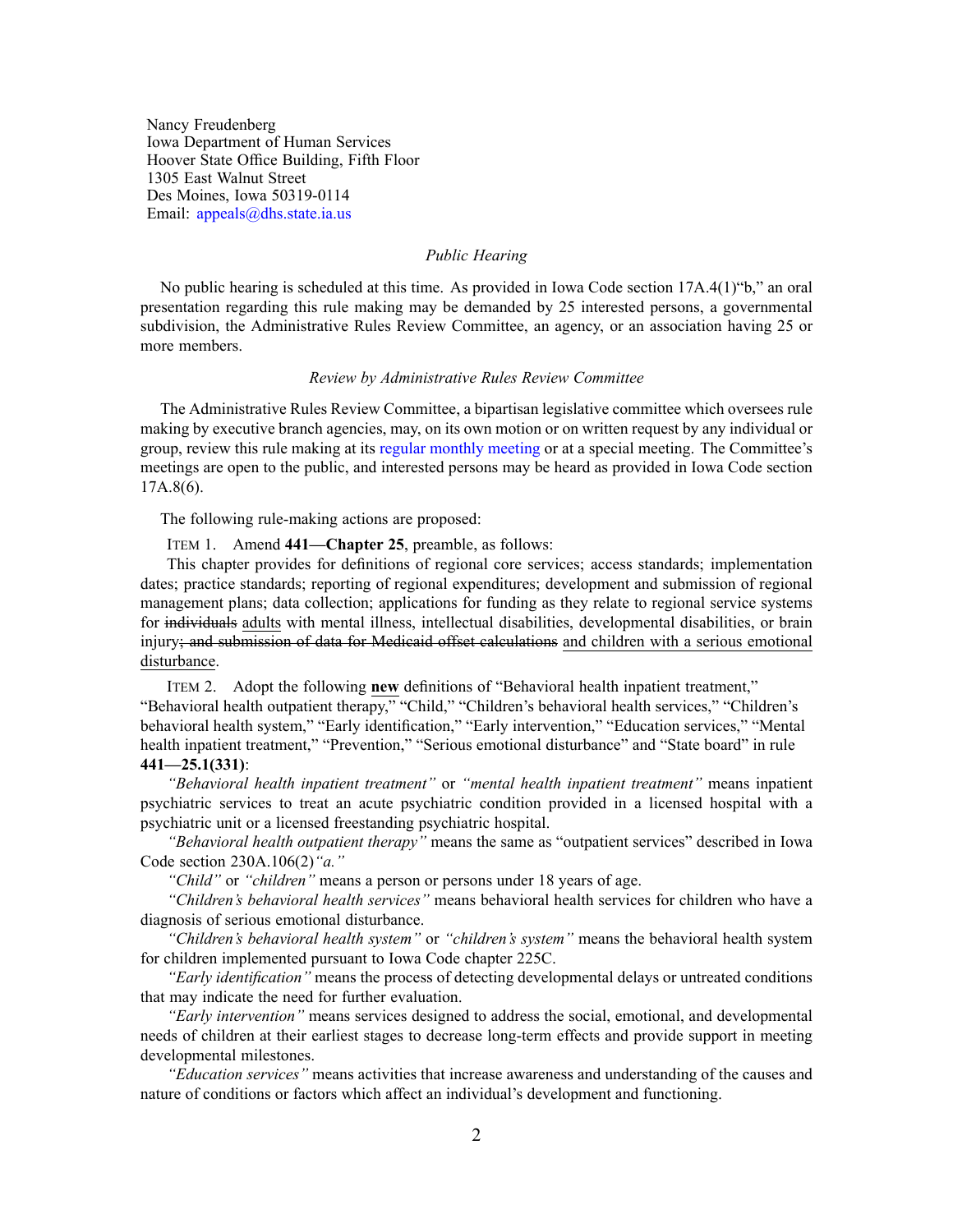*"Mental health inpatient treatment"* or *"behavioral health inpatient treatment"* means inpatient psychiatric services to treat an acute psychiatric condition that are provided in <sup>a</sup> licensed hospital with <sup>a</sup> psychiatric unit or <sup>a</sup> licensed freestanding psychiatric hospital.

*"Prevention"* means efforts to increase awareness and understanding of the causes and nature of conditions or situations which affect an individual's functioning in society. Prevention activities are designed to convey information about the cause of conditions, situations, or problems that interfere with an individual's functioning or ways in which that information can be used to preven<sup>t</sup> their occurrence or reduce their effect and may include, but are not limited to, training events, webinars, presentations, and public meetings.

*"Serious emotional disturbance"* means the same as defined in Iowa Code section [225C.2](https://www.legis.iowa.gov/docs/ico/section/225C.2.pdf).

*"State board"* means the children's behavioral health system state board created in Iowa Code section [225C.51](https://www.legis.iowa.gov/docs/ico/section/225C.51.pdf).

ITEM 3. Amend subrule 25.2(1) as follows:

**25.2(1)** The region shall ensure that core service domains are available in regions as determined in Iowa Code section sections [331.397](https://www.legis.iowa.gov/docs/ico/section/331.397.pdf) and 331.397A.

ITEM 4. Amend subrule 25.2(3) as follows:

**25.2(3)** The region shall ensure that the following services are available for adults in the region: *a.* to *aa.* No change.

Regions may fund or provide other services in addition to the required core services consistent with requirements set forth in subrules [25.2\(4\)](https://www.legis.iowa.gov/docs/iac/rule/441.25.2.pdf) and [25.2\(5\)](https://www.legis.iowa.gov/docs/iac/rule/441.25.2.pdf) and [25.2\(6\)](https://www.legis.iowa.gov/docs/iac/rule/441.25.2.pdf).

ITEM 5. Renumber subrules **25.2(4)** and **25.2(5)** as **25.2(5)** and **25.2( 6)**.

ITEM 6. Adopt the following **new** subrule 25.2(4):

**25.2(4)** The region shall ensure that the following services are available for children in the region:

- *a.* Assessment and evaluation relating to eligibility for services.
- *b.* Behavioral health inpatient treatment.
- *c.* Behavioral health outpatient therapy.
- *d.* Crisis stabilization community-based services.
- *e.* Crisis stabilization residential services.
- *f.* Early identification.
- *g.* Early intervention.
- *h.* Education services.
- *i.* Medication prescribing and management.
- *j.* Mobile response.
- *k.* Prevention.

ITEM 7. Adopt the following **new** subrule 25.3(3):

**25.3(3)** Regions shall implement the following children's behavioral health core services on or before July 1, 2020, and meet applicable access standards on or before July 1, 2021:

*a.* Assessment and evaluation relating to eligibility for services.

- *b.* Behavioral health outpatient therapy.
- *c.* Education services.
- *d.* Medication prescribing and management.
- *e.* Prevention.

ITEM 8. Adopt the following **new** subrule 25.3(4):

**25.3(4)** Regions shall implement the following children's behavioral health core services on or before July 1, 2021, and meet applicable access standards on or before July 1, 2021:

- *a.* Behavioral health inpatient treatment.
- *b.* Crisis stabilization community-based services.
- *c.* Crisis stabilization residential services.
- *d.* Early identification.
- *e.* Early intervention.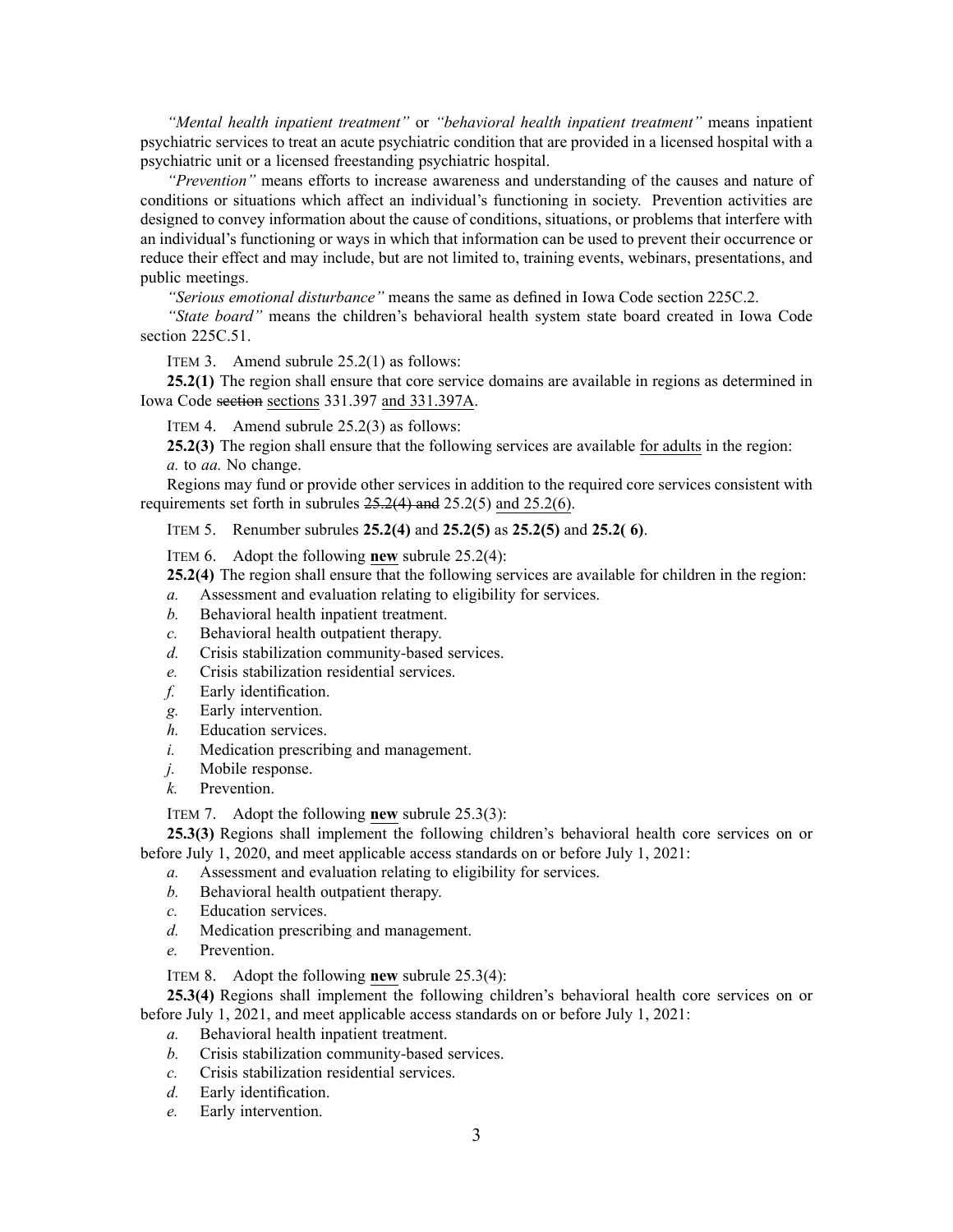### *f.* Mobile response.

ITEM 9. Amend subrule 25.4(1) as follows:

**25.4(1)** A sufficient provider network which shall include:

*a.* A community mental health center or federally qualified health center that provides psychiatric and outpatient mental health services to individuals in the region.

*b.* A hospital with an inpatient psychiatric unit or state mental health institute located in or within reasonably close proximity that has the capacity to provide inpatient services to the applicant.

ITEM 10. Amend subrule 25.4(2) as follows:

**25.4(2)** Crisis services shall be available 24 hours per day, 7 days per week, 365 days per year for individuals experiencing mental health and disability-related emergencies. A region may make arrangements with one or more other regions to meet the required access standards.

*a.* to *d.* No change.

*e. Twenty-three-hour observation and holding.* An individual adult who has been determined to need 23-hour observation and holding shall receive 23-hour observation and holding within 120 minutes of referral. The service shall be located within 120 miles from the residence of the individual.

ITEM 11. Amend subrule 25.4(4) as follows:

**25.4(4)** Subacute facility-based mental health services. An individual adult shall receive subacute facility-based mental health services within 24 hours of referral. The service shall be located within 120 miles of the residence of the individual.

ITEM 12. Amend subrule 25.4(5) as follows:

25.4(5) Support for community living for adults. The first appointment shall occur within four weeks of the individual's reques<sup>t</sup> of suppor<sup>t</sup> for community living.

ITEM 13. Amend subrule 25.4(6) as follows:

**25.4(6)** Support for employment for adults. The initial referral shall take place within 60 days of the individual's reques<sup>t</sup> of suppor<sup>t</sup> for employment.

ITEM 14. Amend subrule 25.4(7) as follows:

**25.4(7)** Recovery services for adults. An individual receiving recovery services shall not have to travel more than 30 miles if residing in an urban area or 45 miles if residing in <sup>a</sup> rural area to receive services.

ITEM 15. Amend subrule 25.4(8) as follows:

**25.4(8)** Service coordination.

*a.* An individual adult receiving service coordination shall not have to travel more than 30 miles if residing in an urban area or 45 miles if residing in <sup>a</sup> rural area to receive services.

*b.* An individual adult shall receive service coordination within ten days of the initial reques<sup>t</sup> for such service or being discharged from an inpatient facility.

ITEM 16. Amend subrule 25.4(9), introductory paragraph, as follows:

**25.4(9)** The region shall make the following intensive mental health services available for adults. A region may make arrangements with one or more other regions to meet the required access standards.

ITEM 17. Adopt the following **new** subrule 25.4(11):

**25.4(11)** The region shall make the following efforts and activities related to children's behavioral health available to the residents of the region:

*a. Prevention.* Prevention activities shall be carried out at least four times <sup>a</sup> year.

*b. Education services.* Education activities shall be carried out at least four times <sup>a</sup> year.

ITEM 18. Adopt the following **new** subrule 25.4(12):

**25.4(12)** The region shall ensure that the following behavioral health services are available to children in the region:

*a. Early identification.* A child shall receive early identification services within four weeks of the time the reques<sup>t</sup> for such services is made.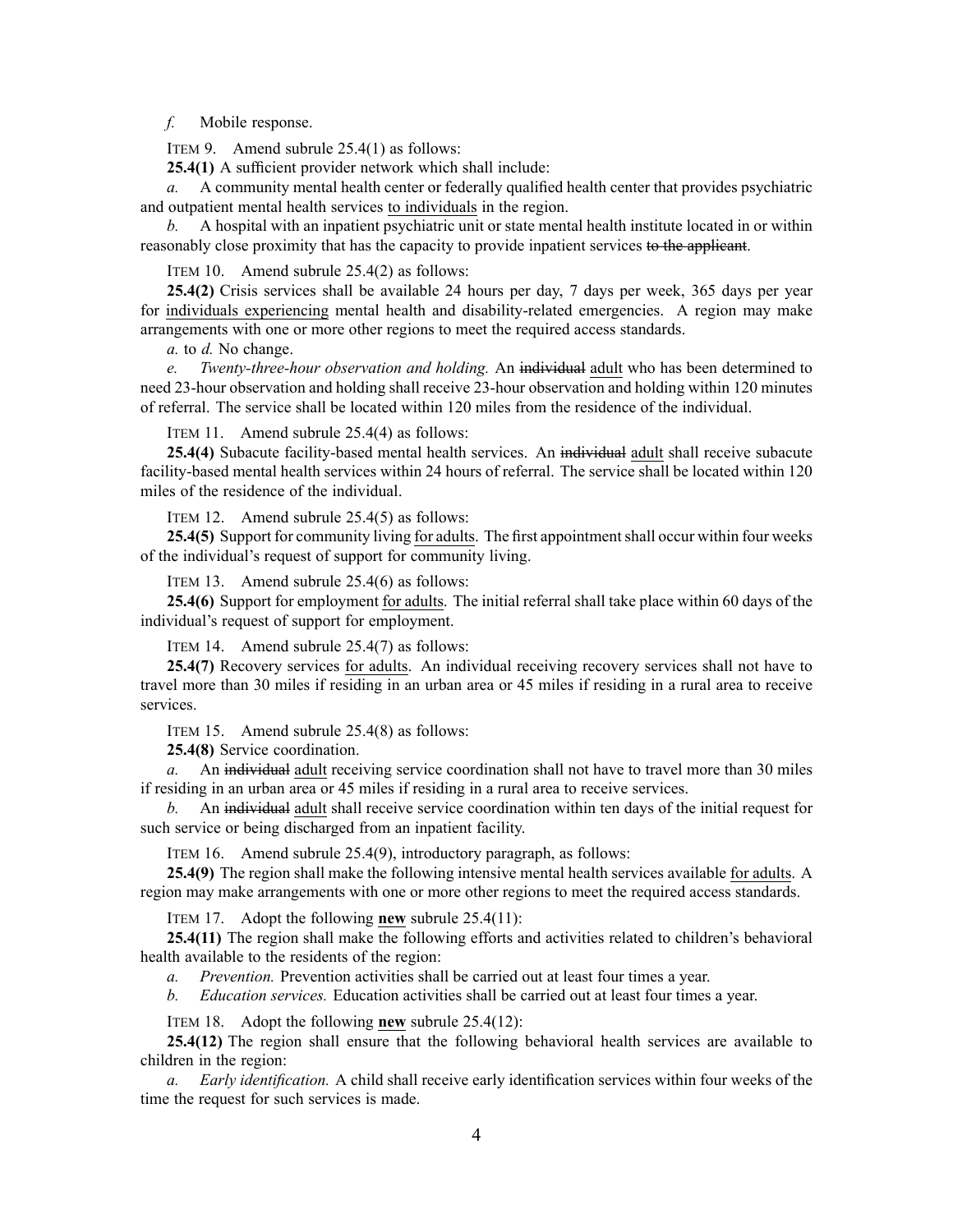*b. Early intervention.* A child shall receive early intervention services within four weeks of the time the reques<sup>t</sup> for such services is made.

ITEM 19. Amend rule 441—25.6(331), introductory paragraph, as follows:

**441—25.6(331) Intensive mental health services.** The purpose of intensive mental health services is to provide <sup>a</sup> continuum of services and supports to individuals adults with complex mental health and multi-occurring conditions who need <sup>a</sup> high level of intensive and specialized suppor<sup>t</sup> to attain stability in health, housing, and employment and to work toward recovery.

ITEM 20. Amend subrule 25.6(1) as follows:

**25.6(1)** *Access centers.* The purpose of an access center is to serve individuals adults experiencing <sup>a</sup> mental health or substance use crisis who are not in need of an inpatient psychiatric level of care and who do not have alternative, safe, effective services immediately available.

*a.* and *b.* No change.

*c. Eligibility for access center services.* To be eligible to receive access center services, an individual shall meet all of the following criteria:

(1) The individual is an adult in need of screening, assessment, services or treatment related to <sup>a</sup> mental health or substance use crisis.

(2) to (4) No change.

*d.* No change.

ITEM 21. Amend subrule 25.6(2), introductory paragraph, as follows:

**25.6(2)** *Assertive community treatment (ACT) services.* The purpose of assertive community treatment is to serve individuals adults with the most severe and persistent mental illness conditions and functional impairments. ACT services provide <sup>a</sup> set of comprehensive, integrated, intensive outpatient services delivered by <sup>a</sup> multidisciplinary team under the supervision of <sup>a</sup> psychiatrist, an advanced registered nurse practitioner, or <sup>a</sup> physician assistant under the supervision of <sup>a</sup> psychiatrist. An ACT program shall designate an individual a staff member to be responsible for administration of the program and with the authority to sign documents and receive payments on behalf of the program.

ITEM 22. Amend subrule 25.6(4) as follows:

**25.6(4)** *23-hour observation and holding.* The purpose of 23-hour observation and holding is to provide up to 23 hours of care for adults in <sup>a</sup> safe and secure, medically staffed treatment environment. Twenty-three-hour observation and holding shall be provided as described in rule [441—24.37](https://www.legis.iowa.gov/docs/iac/rule/441.24.37.pdf)(225C).

ITEM 23. Amend subrule 25.6(7), introductory paragraph, as follows:

**25.6(7)** *Subacute mental health services.* The purpose of subacute mental health services is to provide <sup>a</sup> comprehensive set of wraparound services to individuals adults who have had or are at imminent risk of having acute or crisis mental health symptoms.

ITEM 24. Amend subrule 25.6(8), introductory paragraph, as follows:

**25.6(8)** *Intensive residential services.* The purpose of intensive residential services is to serve individuals adults with the most intensive severe and persistent mental illness conditions who have functional impairments and may also have multi-occurring conditions. Intensive residential services provide intensive 24-hour supervision, behavioral health services, and other supportive services in <sup>a</sup> community-based residential setting.

ITEM 25. Amend **441—Chapter 25**, implementation sentence, Division I, as follows: These rules are intended to implement Iowa Code chapter [331](https://www.legis.iowa.gov/docs/ico/chapter/331.pdf) and 2018 Iowa Acts, House File 2456.

ITEM 26. Amend **441—Chapter 25**, Division II, preamble, as follows:

These rules define the standards for <sup>a</sup> regional service system. The mental health and disability services and children's behavioral health services provided by counties operating as <sup>a</sup> region shall be delivered in accordance with <sup>a</sup> regional service system managemen<sup>t</sup> plan approved by the region's governing board and implemented by the regional administrator (Iowa Code section [331.393](https://www.legis.iowa.gov/docs/ico/section/331.393.pdf)). Iowa counties are encouraged to enter into <sup>a</sup> regional system when the regional approach is likely to increase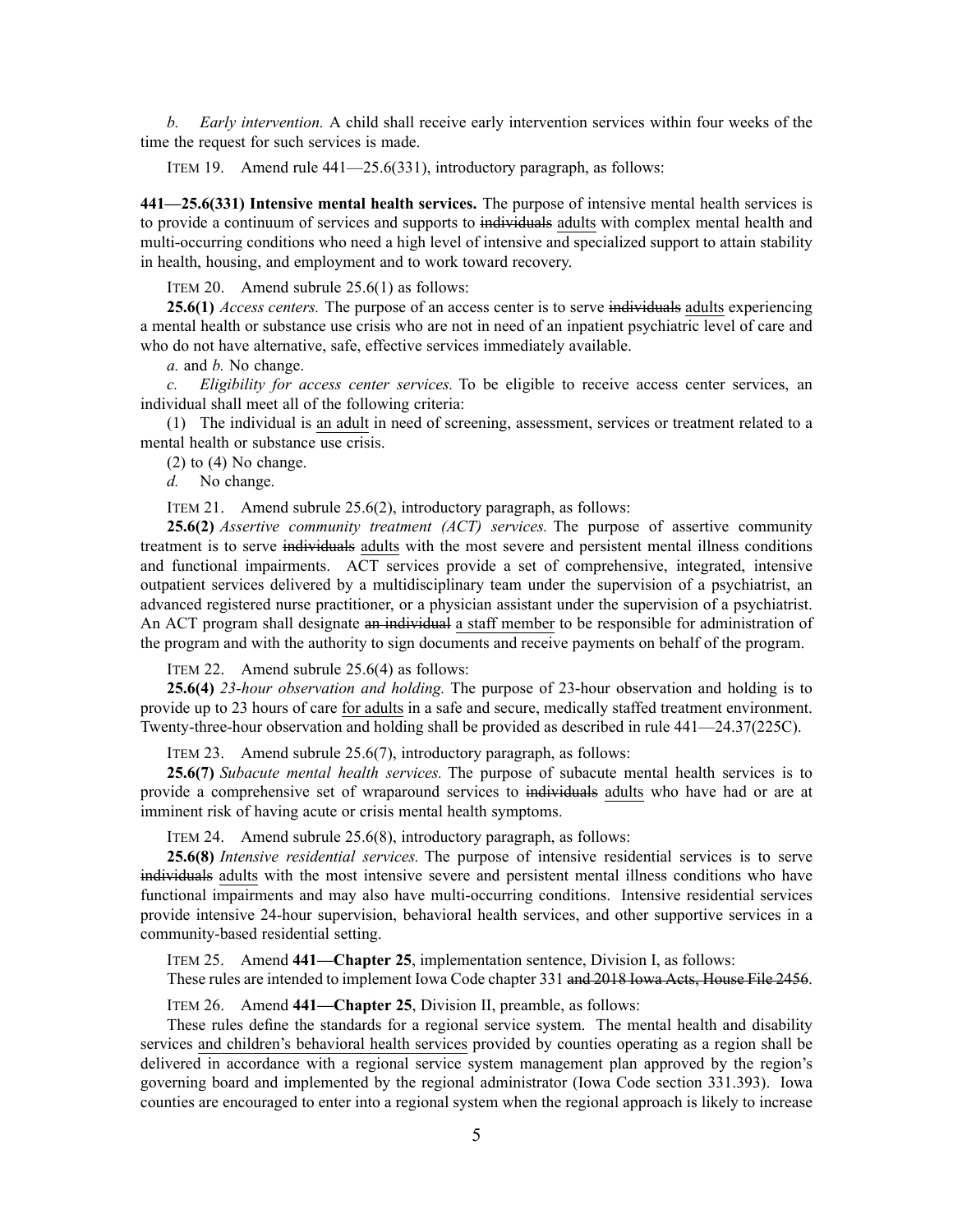the availability of services to residents of the state who need the services. It is the intent of the Iowa general assembly that the adult residents of this state should have access to needed mental health and disability services and that Iowa children should have access to needed behavioral health services regardless of the location of their residence.

ITEM 27. Rescind the definitions of "Applicant" and "Coordinator of mental health and disability services" in rule **441—25.11(331)**.

ITEM 28. Adopt the following **new** definitions of "Coordinator of children's behavioral health services," "Coordinator of mental health and disability services," "Countable household income," "Federal poverty level," and "Modified adjusted gross income" in rule **441—25.11(331)**:

*"Coordinator of children's behavioral health services"* means <sup>a</sup> member of the regional administrative entity staff who meets the requirements described in Iowa Code section [331.390\(3\)](https://www.legis.iowa.gov/docs/ico/section/331.390.pdf)*"b"* and is responsible for coordinating behavioral health services for children.

*"Coordinator of mental health and disability services"* means <sup>a</sup> member of the regional administrative entity staff who meets the requirements described in Iowa Code section [331.390\(3\)](https://www.legis.iowa.gov/docs/ico/section/331.390.pdf)*"b"* and is responsible for coordinating mental health and disability services for adults.

*"Countable household income"* means earned and unearned income of the family of <sup>a</sup> child according to the modified adjusted gross income methodology.

*"Federal poverty level"* meansthe most recently revised annual poverty income guidelines published in the Federal Register by the United States Department of Health and Human Services.

*"Modified adjusted gross income"* means the methodology prescribed in 42 U.S.C. Section 1396a(e)(14) and 42 CFR 435.603.

ITEM 29. Amend subrule 25.12(1) as follows:

**25.12(1)** *Governing board.* The governing board shall comply with the provisions of Iowa Code section [331.390](https://www.legis.iowa.gov/docs/ico/section/331.390.pdf), Iowa Code chapter [69](https://www.legis.iowa.gov/docs/ico/chapter/69.pdf) and other applicable laws relating to boards and commissions, including but not limited to the following requirements:

*a.* The governing board shall comply with the membership requirements as outlined in Iowa Code section [331.390](https://www.legis.iowa.gov/docs/ico/section/331.390.pdf) and follow the requirements in Iowa Code chapter [69](https://www.legis.iowa.gov/docs/ico/chapter/69.pdf) and other applicable laws relating to boards and commissions. include the following voting members:

(1) At least one board of supervisors member from each county comprising the region or their designees.

(2) One adult person who utilizes mental health and disability services or is an actively involved relative of an adult who utilizes such services, designated by the regional adult mental health and disability services advisory committee.

(3) Members designated by the regional children's behavioral health services advisory committee as follows:

1. One member representing the education system in the region.

2. One member who is <sup>a</sup> paren<sup>t</sup> of <sup>a</sup> child who utilizes children's behavioral health services or is an actively involved relative of <sup>a</sup> child who utilizes such services.

*b.* The governing board shall include the following nonvoting members in an ex officio capacity:

(1) One member representing an adult service provider in the region, designated by the regional adult mental health and disability services advisory committee.

(2) One member representing <sup>a</sup> children's behavioral health service provider in the region, designated by the regional children's behavioral health services advisory committee.

*b. c.* A The governing board shall create <sup>a</sup> regional adult mental health and disability services advisory committee shall be created and, which shall designate members to the governing board as defined in Iowa Code section [331.390\(2\)](https://www.legis.iowa.gov/docs/ico/section/331.390.pdf).

*d.* The governing board shall create <sup>a</sup> regional children's behavioral health services advisory committee, which shall designate members to the governing board as defined in Iowa Code section [331.390\(2\)](https://www.legis.iowa.gov/docs/ico/section/331.390.pdf).

*c. e.* The governing board shall appoint and evaluate the performance of the chief executive officer of the regional administrative entity who will serve as the single point of accountability for the region.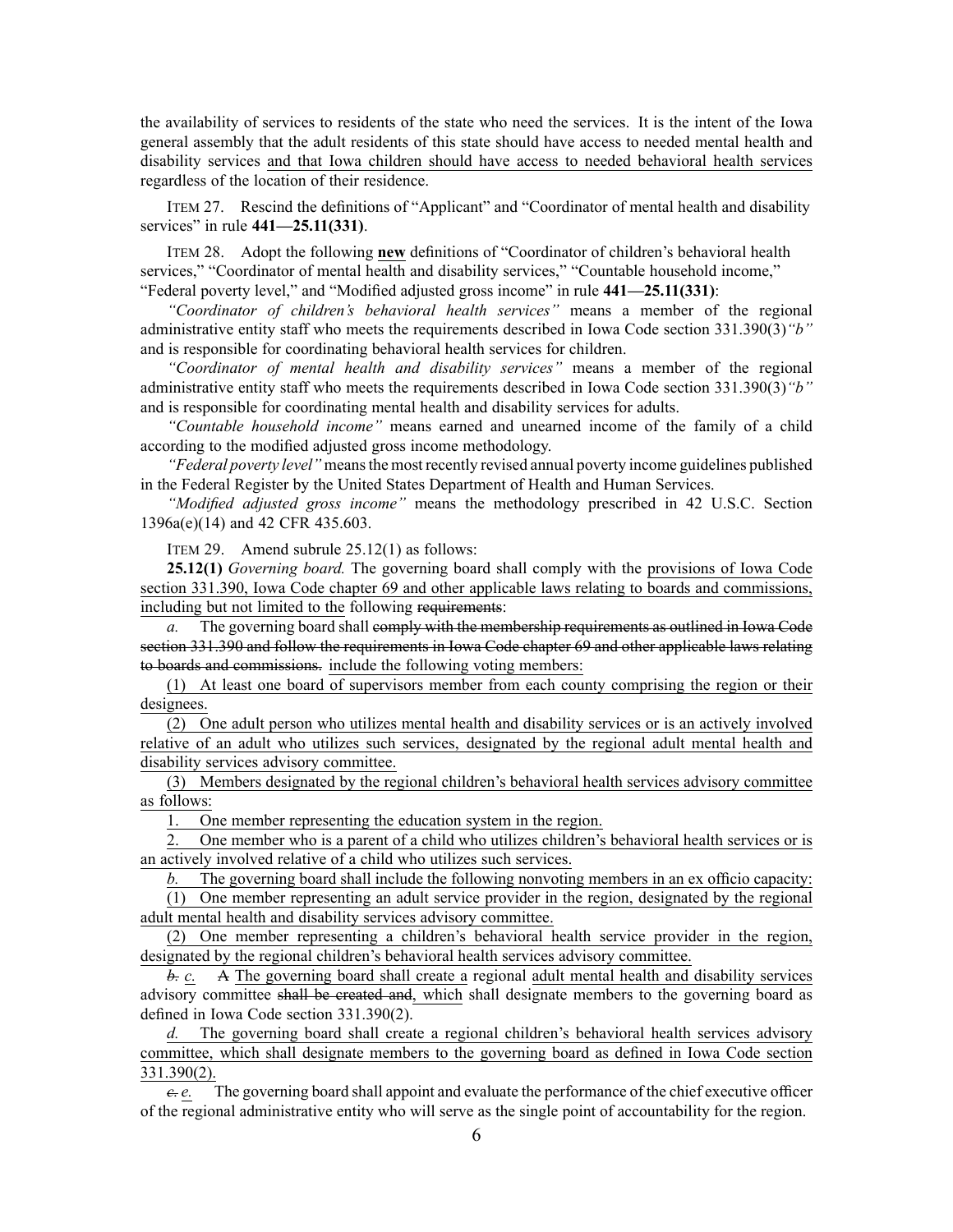ITEM 30. Amend subrule 25.12(2) as follows:

**25.12(2)** *Regional administrator.* The formation of the regional administrator shall be as defined in Iowa Code sections [331.388](https://www.legis.iowa.gov/docs/ico/section/331.388.pdf) and [331.390](https://www.legis.iowa.gov/docs/ico/section/331.390.pdf).

*a.* to *d.* No change.

*e.* The regional administrative entity staff shall include one or more coordinators of mental health and disability services.

*f.* The regional administrative entity staff shall include one or more coordinators of children's behavioral health services.

ITEM 31. Amend subrule 25.13(1), introductory paragraph, as follows:

**25.13(1)** *Funding.* Non-Medicaid Funding for non-Medicaid mental health and disability services funding and children's behavioral health services is under the control of the governing board and shall:

ITEM 32. Amend paragraph **25.14(1)"i"** as follows:

*i.* Provision for formation and assigned responsibilities for one or more regional advisory committees for adult mental health and disability services consisting of:

(1) Individuals who utilize services or the actively involved relatives of such individuals.

- (2) Service providers of adult mental health and disability services.
- (3) Governing board members.
- (4) Other interests identified in the agreement.

ITEM 33. Adopt the following **new** paragraph **25.14(1)"j"**:

*j.* Provision for formation and assigned responsibilities for one or more regional advisory committees for children's behavioral health services consisting of:

- (1) A paren<sup>t</sup> of <sup>a</sup> child who utilizes services or an actively involved relative of such child.
- (2) A member of the education system.
- (3) An early childhood advocate.
- (4) A child welfare advocate.
- (5) A children's behavioral health service provider.
- (6) A member of the juvenile court.
- (7) A pediatrician.
- (8) A child care provider.
- (9) A local law enforcement representative.
- (10) A regional governing board member.

ITEM 34. Amend paragraph **25.14(2)"c"** as follows:

*c.* A general list of the functions and responsibilities of the regional administrative entity's chief executive officer and other staff including but not limited to coordinators of mental health and disability services and coordinators of children's behavioral health services.

ITEM 35. Rescind subrule 25.15(2) and adopt the following **new** subrule in lieu thereof:

**25.15(2)** *Eligibility for children's behavioral health services.* An individual must comply with all of the following requirements to be eligible for children's behavioral health services under the regional service system:

*a.* The individual is <sup>a</sup> child under 18 years of age.

*b.* The child's custodial paren<sup>t</sup> is <sup>a</sup> resident of the state of Iowa, and the child is physically presen<sup>t</sup> in the state.

*c.* The child's family meets the financial eligibility requirements in rule [441—25.16](https://www.legis.iowa.gov/docs/iac/rule/441.25.16.pdf)(331).

*d.* The child has been diagnosed with <sup>a</sup> serious emotional disturbance. A serious emotional disturbance diagnosis is not required to access comprehensive facility and community-based crisis services according to Iowa Code section 331.397A(4)*"b."*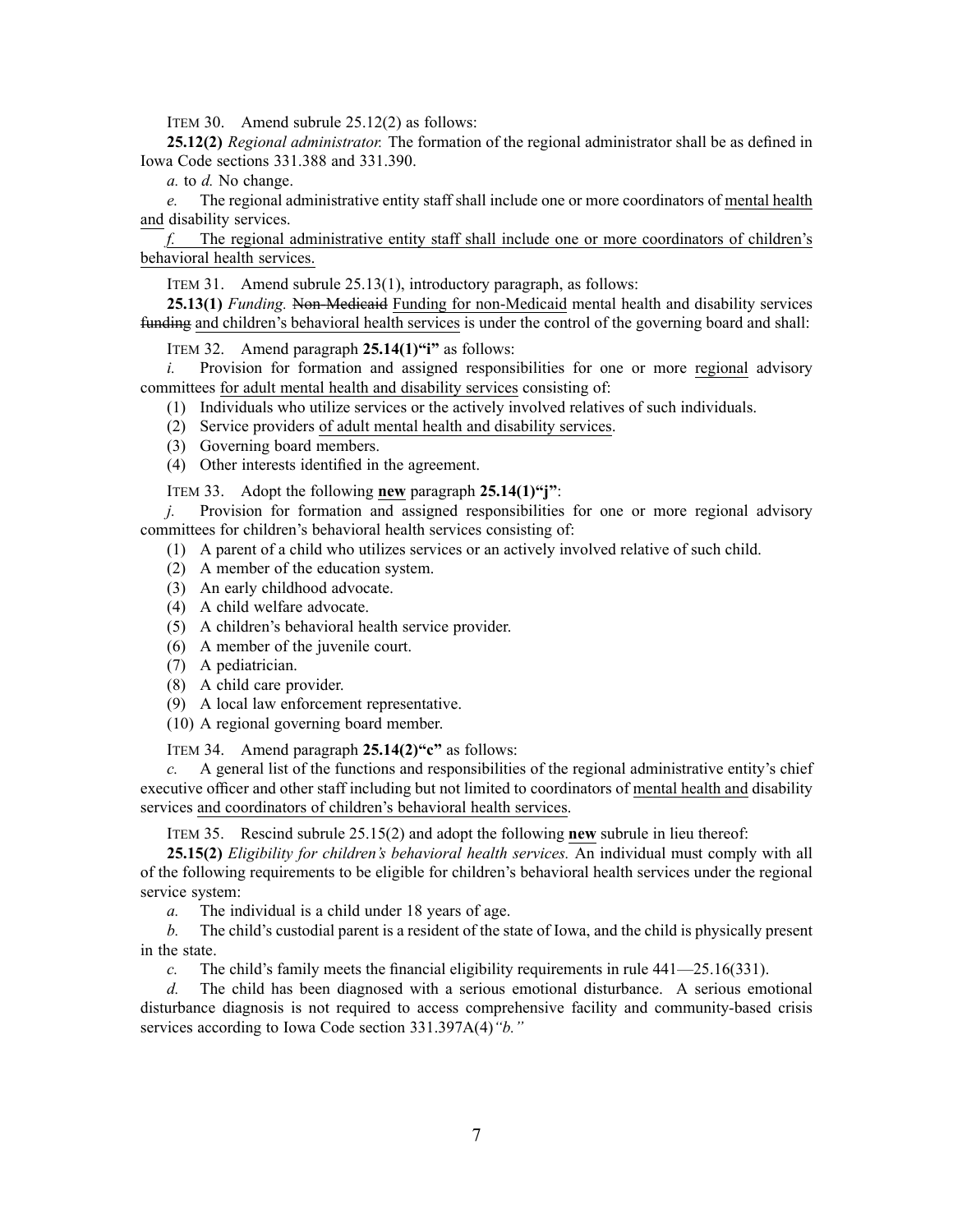ITEM 36. Amend rule 441—25.16(331), introductory paragraph, as follows:

**441—25.16(331) Financial eligibility requirements.** The regional service system managemen<sup>t</sup> plan shall identify basic financial eligibility standards for mental health and disability services as defined in Iowa Code section sections [331.395](https://www.legis.iowa.gov/docs/ico/section/331.395.pdf) and 331.396A.

ITEM 37. Rescind subrule 25.16(1) and adopt the following **new** subrule in lieu thereof: **25.16(1)** *Income requirements.*

*a.* Income requirements for adult mental health and disability services shall be as follows:

(1) The person must have an income equal to or less than 150 percen<sup>t</sup> of the federal poverty level.

(2) A person who is eligible for federally funded services and other suppor<sup>t</sup> must apply for such services and support.

*b.* Income requirements for children's behavioral health services shall be as follows:

(1) The child's family has countable household income equal to or less than 500 percen<sup>t</sup> of the federal poverty level. Countable household income and family size shall be determined using the modified adjusted gross income methodology.

(2) An eligible child whose family's countable household income is at least 150 percen<sup>t</sup> and not more than 500 percen<sup>t</sup> of the federal poverty level shall be subject to <sup>a</sup> cost share as described in subrule [25.16](https://www.legis.iowa.gov/docs/iac/rule/441.25.16.pdf)(3).

(3) Verification of income. Income shall be verified using the best information available.

1. Pay stubs, tip records and employers' statements are acceptable forms of verification of earned income.

2. Self-employment income can be verified through business records from the previous year if they are representative of anticipated earnings. If business records from the previous year are not representative of anticipated earnings, an average of the business records from the previous two or three years may be used if that average is representative of anticipated earnings.

(4) Changes in income. Financial eligibility shall be reviewed on an annual basis and may be reviewed more often in response to increases or decreases in income.

(5) A child who is eligible for federally funded services and other suppor<sup>t</sup> must apply for such services and support.

ITEM 38. Amend subrule 25.16(2), introductory paragraph, as follows:

**25.16(2)** *Resource requirements.* There are no resource limits for the family of <sup>a</sup> child seeking children's behavioral health services. An individual adult seeking mental health and disability services must have resources that are equal to or less than \$2,000 in countable value for <sup>a</sup> single-person household or \$3,000 in countable value for <sup>a</sup> multiperson household or follow the most recent federal supplemental security income guidelines.

ITEM 39. Rescind subrule 25.16(3) and adopt the following **new** subrule in lieu thereof:

**25.16(3)** *Cost-share standards.* A regional administrative entity must comply with cost-share standards as defined in Iowa Code sections [331.395](https://www.legis.iowa.gov/docs/ico/section/331.395.pdf) and 331.396A.

*a.* Cost sharing is allowed for adults with income above 150 percen<sup>t</sup> of the federal poverty level as defined by the most recently revised poverty guidelines published by the United States Department of Health and Human Services.

Cost-share amounts for regionally funded adult mental health and disability services in this rule are related to core services as defined in Iowa Code section [331.397](https://www.legis.iowa.gov/docs/ico/section/331.397.pdf) and must be identified in the enrollment and eligibility section of the region's policy and procedures approved by the department.

*b.* Cost-share amounts for children's behavioral health services are applicable to core services as defined in Iowa Code section 331.397A. The family of <sup>a</sup> child receiving regional funding for behavioral health services shall be responsible for <sup>a</sup> cost-share amount based on the family's household income as follows: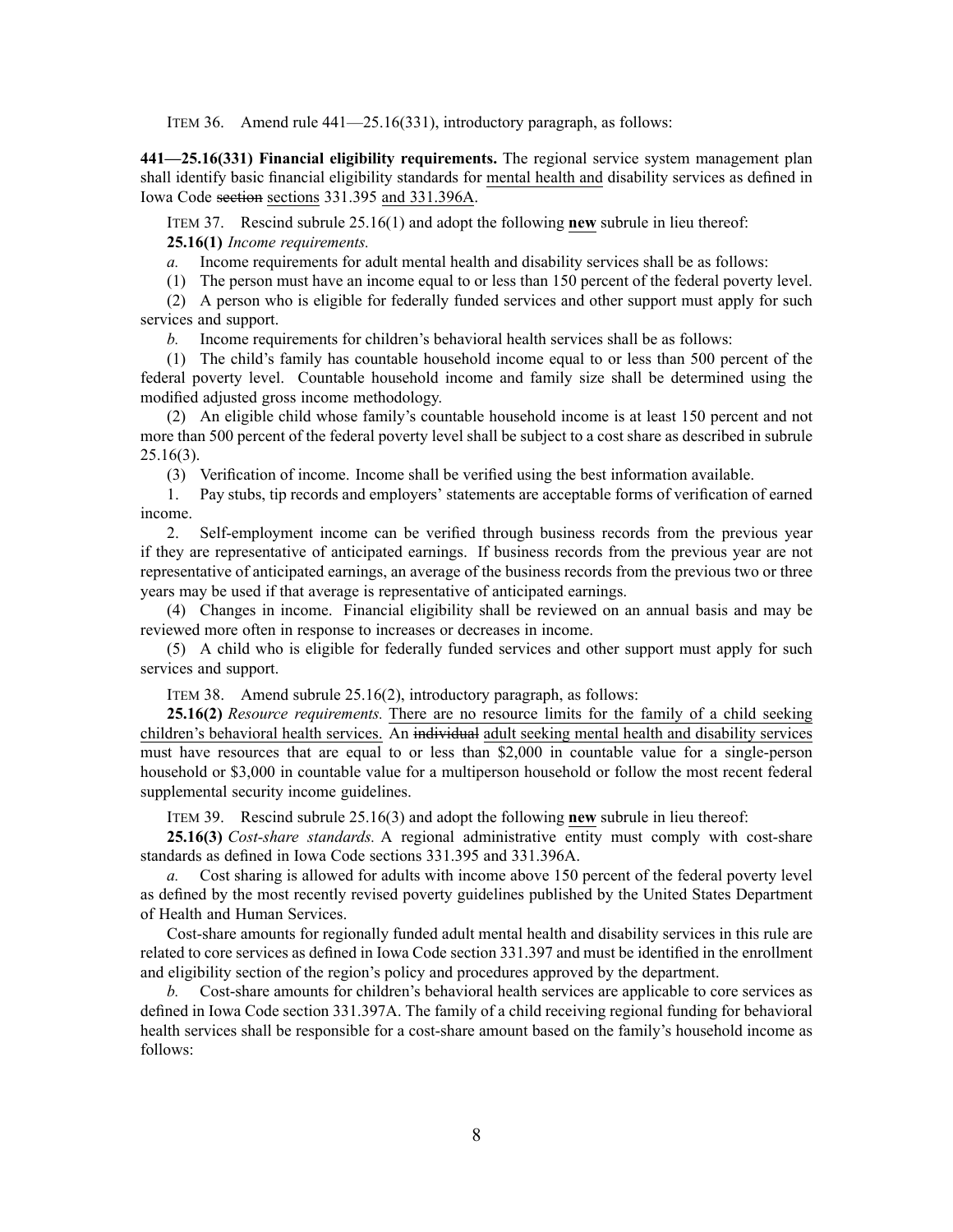| Family Income as a % of FPL | Cost Share % Paid by Family |
|-----------------------------|-----------------------------|
| 0 to $150%$                 | $0\%$                       |
| 151 to 200%                 | 10%                         |
| 201 to 250%                 | 15%                         |
| 251 to 300%                 | 20%                         |
| 301 to 350%                 | 35%                         |
| 351 to 400%                 | 50%                         |
| 401 to 450%                 | 65%                         |
| 451 to 500%                 | 80%                         |
| Over 500%                   | 100%                        |

### ITEM 40. Amend subrule 25.16(4), introductory paragraph, as follows:

**25.16(4)** *Copayment Cost-share standards required by any federal, state, regional, or municipal program.* Any copayments cost sharing or other client participation required by any federal, state, regional or municipal program in which the individual participates shall be required by the regional administrative entity. Such copayments include cost sharing includes, but are is not limited to:

ITEM 41. Amend subrule 25.18(1) as follows:

**25.18(1)** The annual service and budget plan is due on April 1 prior to the July 1 implementation of the annual plan and shall be approved by the region's governing board prior to submittal to the department. The initial plan is due on April 1, 2014.

ITEM 42. Amend subrule 25.18(2) as follows:

**25.18(2)** The annual service and budget plan shall include but not be limited to the following:

*a.* The locations of the Access points. A list of the local access points for mental health and disability services. This shall include and children's behavioral health services, including the name names of the access points including and the physical locations and contact information.

*b.* Targeted Service coordination and targeted case management. The A list of the service coordination and targeted case managemen<sup>t</sup> agencies for utilized in the region, whether funded by the region, the medical assistance program, or third-party payers, including the physical location and contact information for those agencies, shall be included.

*c.* Crisis planning. A list of accredited crisis services available in the region for crisis prevention, response and resolution, including contact information for the agencies responsible, shall be included.

*d.* Intensive mental health services. Identification of the intensive mental health services designated by the region according to rule  $441-25.6(331)$ , including the provider name, contact information, and location of each of the following, shall be included:

- (1) Access center(s).
- (2) ACT services.
- (3) Intensive residential services.

(4) Subacute mental health services.

*e.* Children's behavioral health services. Identification of children's behavioral health services as described in subrule [25.2\(4\)](https://www.legis.iowa.gov/docs/iac/rule/441.25.2.pdf), including eligibility requirements or reference to where eligibility requirements can be found in the policies and procedures manual.

*e. f.* Scope of services. A description of the scope of services to be provided, <sup>a</sup> projection of need for the service, and the funding necessary to meet the need shall be included.

(1) The scope shall include the regional core services as defined identified in rule [441—25.1](https://www.legis.iowa.gov/docs/iac/rule/441.25.1.pdf)(331) [441—25.2](https://www.legis.iowa.gov/docs/iac/rule/441.25.2.pdf)(331).

(2) The scope shall also include services in addition to the required core services.

*f. g.* Budget and financing provisions for the next year. The provisions shall address how county, regional, state and other funding sources will be used to meet the service needs within the region.

*g. h.* Financial forecasting measures. The plan shall describe A description of the financial forecasting measures used in the identification of service need and funding necessary for services and <sup>a</sup>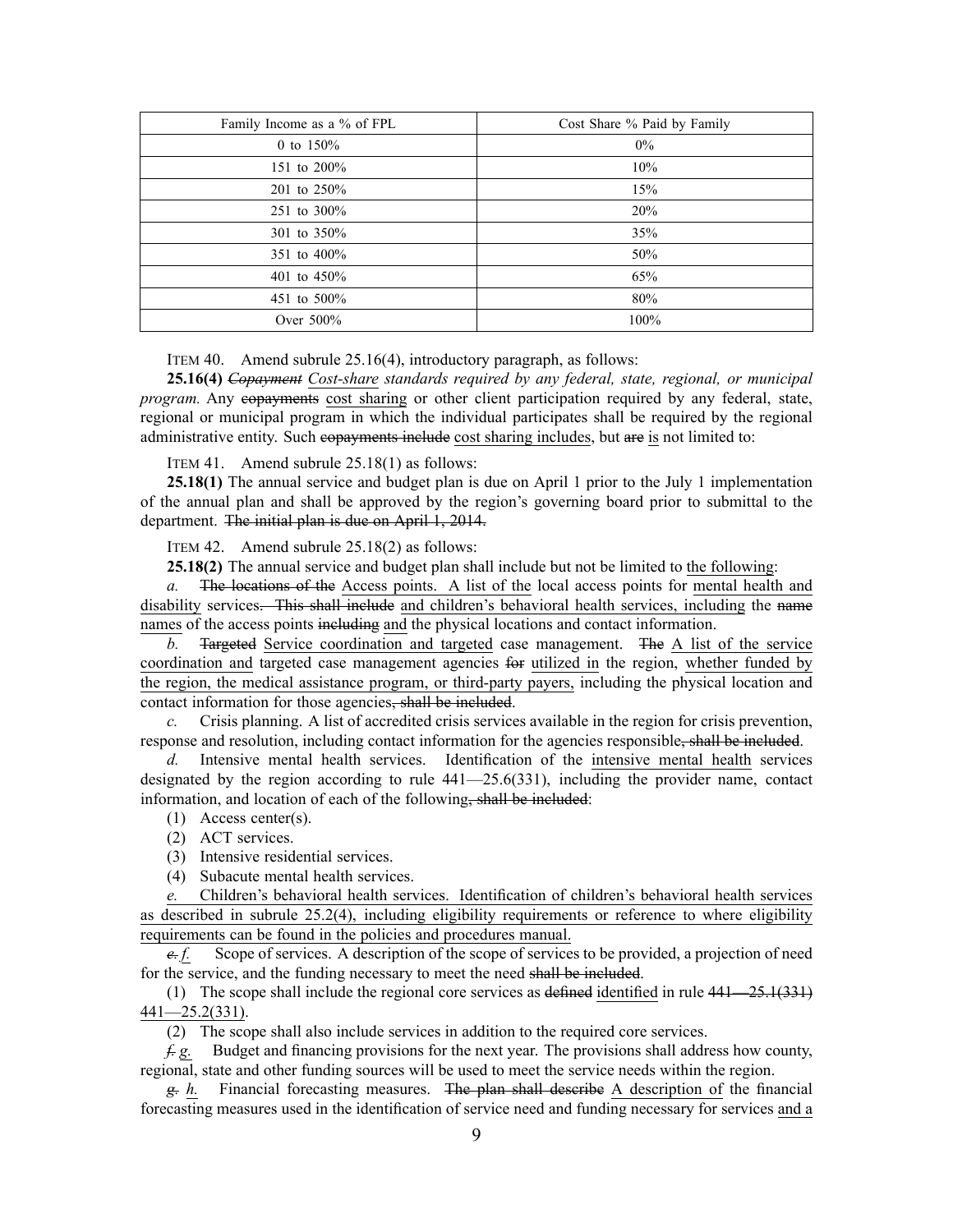financial statement of actual revenues and actual expenses by chart of account codes, including levies by county.

*h. i.* The provider Provider reimbursement provisions. The plan shall describe A description of the types of provider reimbursement methods that will be used, including fee for service, compensating providers compensation for <sup>a</sup> "system of care" approach, and for use of nontraditional providers. A region also shall provide information on funding approaches that identify and incorporate all services and sources of funding used by the individuals receiving services, including the medical assistance program.

ITEM 43. Amend rule 441—25.20(331) as follows:

**441—25.20(331) Annual report.** The annual repor<sup>t</sup> shall describe the services provided, the cost of those services, the number of individuals served, and the outcomes achieved for the previous fiscal year. The annual repor<sup>t</sup> is due on December 1 following <sup>a</sup> completed fiscal year of implementing the annual service and budget plan. The initial report is due on December 1, 2015. The annual report shall include but not be limited to:

1. Services actually provided.

2. The status of service development.<br> $\frac{2}{3}$ . Actual numbers of individuals

Actual numbers of individuals children and adults served.

3. 4. Documentation that each regionally designated access center has met the service standards in subrule [25.6\(1\)](https://www.legis.iowa.gov/docs/iac/rule/441.25.6.pdf).

4. 5. Documentation that each regionally designated ACT team has been evaluated for program fidelity, including <sup>a</sup> peer review as required by subrule [25.6\(2\)](https://www.legis.iowa.gov/docs/iac/rule/441.25.6.pdf), and documentation of each team's most recent fidelity score.

5. 6. Documentation that each regionally designated subacute service has met the service standards in subrule [25.6\(7\)](https://www.legis.iowa.gov/docs/iac/rule/441.25.6.pdf).

6. 7. Documentation that each regionally designated intensive residential service home or intensive residential service has met the service standards in subrule [25.6\(8\)](https://www.legis.iowa.gov/docs/iac/rule/441.25.6.pdf).

7. 8. Moneys expended. Financial statement of actual revenues and actual expenditures by chart of account codes, including levies by county.

8. 9. Outcomes achieved.

ITEM 44. Amend subrule 25.21(1) as follows:

**25.21(1)** *Content.* The manual shall include but not be limited to:

*a.* No change.

*b.* Enrollment. The application and enrollment process that is readily accessible to applicants individuals and their families or authorized representatives shall be included. This procedure shall identify regional access points and where applicants individuals can apply for services and how and when the applications will reach the regional administrative entity's designated staff for processing.

*c.* Eligibility. The process utilized to determine eligibility shall be included in the manual and shall include but not be limited to:

 $(1)$  to  $(3)$  No change.

(4) The process for development of <sup>a</sup> written notice of decision. The time frame for sending <sup>a</sup> written notice of decision to the individual and guardian (if applicable) and the service providers identified in the notice shall be included. The notice of decision shall:

1. and 2. No change.

3. Outline the applicant's individual's right to appeal.

4. No change.

*d.* to *f.* No change.

*g.* Targeted case management.

(1) and (2) No change.

(3) Targeted case managemen<sup>t</sup> and service coordination services. Targeted case managemen<sup>t</sup> and service coordination services utilized in <sup>a</sup> regional service system shall include but are not limited to the following as defined in Iowa Code section [331.393\(4\)](https://www.legis.iowa.gov/docs/ico/section/331.393.pdf)*"g"*: